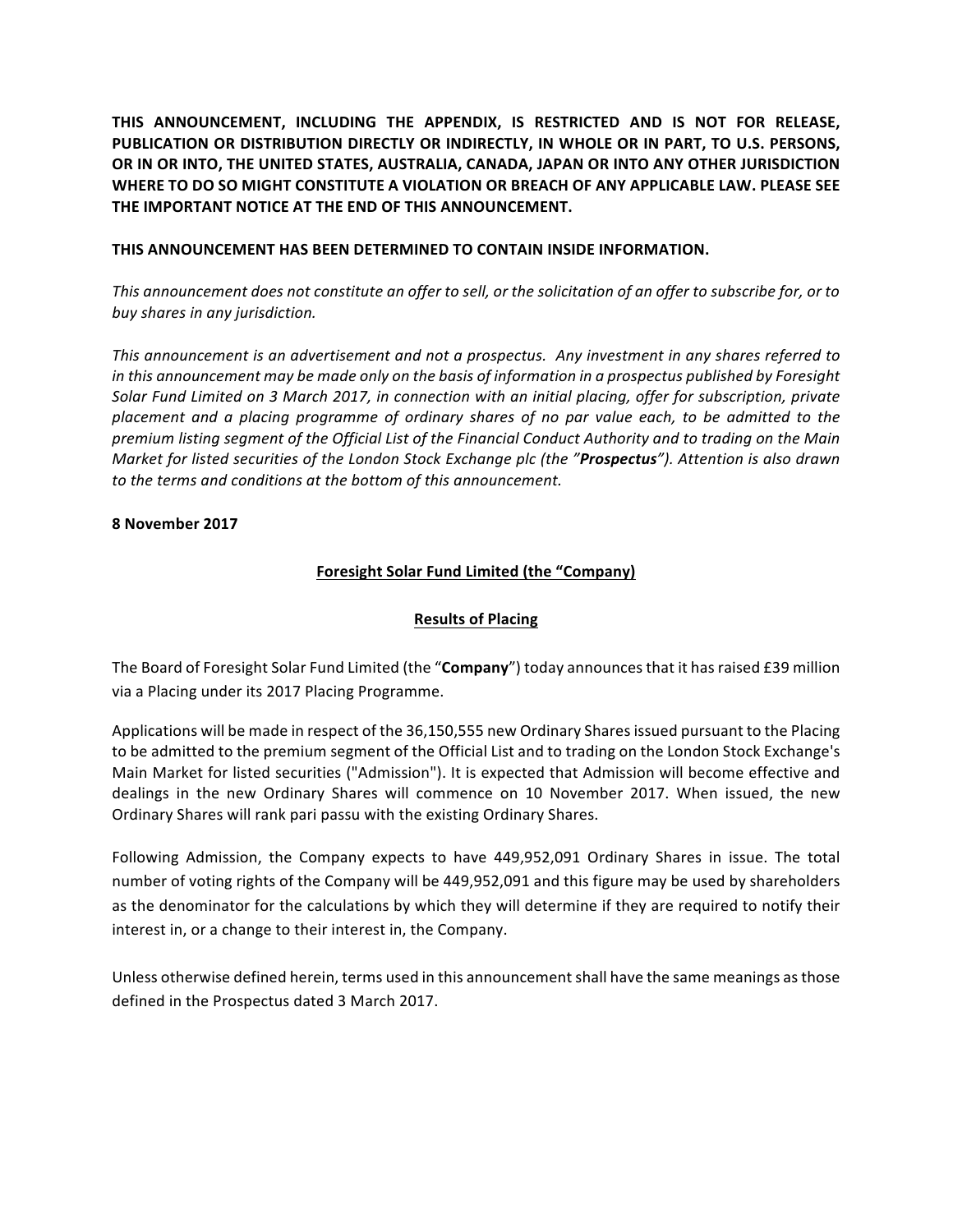For further information, please contact:

| RAbrahams@ForesightGroup.eu                                           | +44 (0) 20 3763 6956 |
|-----------------------------------------------------------------------|----------------------|
| <b>Stifel Nicolaus Europe Limited (Sole Sponsor &amp; Bookrunner)</b> | +44 (0)20 7710 7600  |
|                                                                       |                      |
|                                                                       |                      |
|                                                                       |                      |
|                                                                       |                      |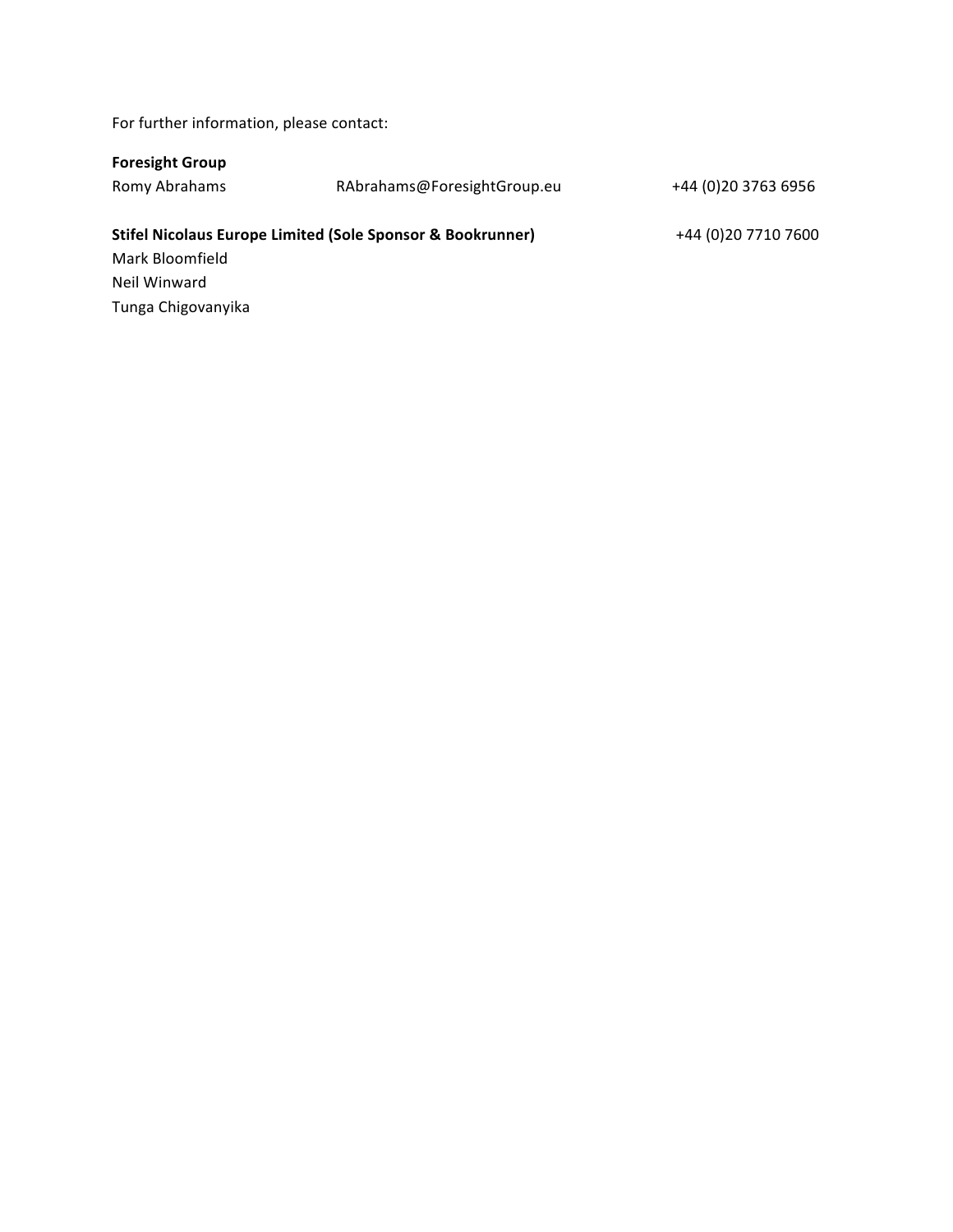# **APPENDIX TERMS AND CONDITIONS OF THE PLACING IMPORTANT INFORMATION FOR PLACEES ONLY REGARDING THE PLACING**

**MEMBERS OF THE PUBLIC ARE NOT ELIGIBLE TO TAKE PART IN THE PLACING. THIS ANNOUNCEMENT** AND THE TERMS AND CONDITIONS SET OUT IN THIS APPENDIX ARE FOR INFORMATION PURPOSES ONLY AND ARE DIRECTED ONLY AT: (A) PERSONS IN MEMBER STATES OF THE EUROPEAN ECONOMIC **AREA ("EEA") WHO ARE QUALIFIED INVESTORS WITHIN THE MEANING OF ARTICLE 2(1)(E) OF EU**  DIRECTIVE 2003/71/EC AND AMENDMENTS THERETO (THE "PROSPECTUS DIRECTIVE") ("QUALIFIED **INVESTORS")** AND (B) IF IN THE UNITED KINGDOM, PERSONS WHO (I) HAVE PROFESSIONAL EXPERIENCE IN MATTERS RELATING TO INVESTMENTS WHO FALL WITHIN THE DEFINITION OF "INVESTMENT PROFESSIONALS" IN ARTICLE 19(5) OF THE FINANCIAL SERVICES AND MARKETS ACT 2000 (FINANCIAL PROMOTION) ORDER 2005, AS AMENDED (THE "ORDER"), OR ARE HIGH NET WORTH COMPANIES, **UNINCORPORATED ASSOCIATIONS OR PARTNERSHIPS OR TRUSTEES OF HIGH VALUE TRUSTS AS DESCRIBED IN ARTICLE 49(2) OF THE ORDER AND (II) ARE "QUALIFIED INVESTORS" AS DEFINED IN** SECTION 86 OF THE FINANCIAL SERVICES AND MARKETS ACT 2000 ("FSMA") AND (C) OTHERWISE, TO PERSONS TO WHOM IT MAY OTHERWISE BE LAWFUL TO COMMUNICATE IT TO (EACH A "RELEVANT **PERSON"). NO OTHER PERSON SHOULD ACT OR RELY ON THIS ANNOUNCEMENT AND PERSONS** DISTRIBUTING THIS ANNOUNCEMENT MUST SATISFY THEMSELVES THAT IT IS LAWFUL TO DO SO. BY ACCEPTING THE TERMS OF THIS ANNOUNCEMENT YOU REPRESENT AND AGREE THAT YOU ARE A **RELEVANT PERSON. THIS APPENDIX AND THE TERMS AND CONDITIONS SET OUT HEREIN MUST NOT BE** ACTED ON OR RELIED ON BY PERSONS WHO ARE NOT RELEVANT PERSONS. PERSONS DISTRIBUTING THIS ANNOUNCEMENT MUST SATISFY THEMSELVES THAT IT IS LAWFUL TO DO SO. ANY INVESTMENT OR INVESTMENT ACTIVITY TO WHICH THIS APPENDIX AND THE TERMS AND CONDITIONS SET OUT HEREIN RELATE IS AVAILABLE ONLY TO RELEVANT PERSONS AND WILL BE ENGAGED IN ONLY WITH RELEVANT PERSONS. THIS APPENDIX DOES NOT ITSELF CONSTITUTE AN OFFER FOR SALE OR **SUBSCRIPTION OF ANY SECURITIES IN THE COMPANY.** 

THE NEW SHARES HAVE NOT BEEN AND WILL NOT BE REGISTERED UNDER THE US SECURITIES ACT OF 1933, AS AMENDED (THE "US SECURITIES ACT"), OR UNDER THE APPLICABLE SECURITIES LAWS OF ANY STATE OR OTHER JURISDICTION OF THE UNITED STATES, AND MAY NOT BE OFFERED, SOLD, TAKEN UP, RESOLD, TRANSFERRED OR DELIVERED, DIRECTLY OR INDIRECTLY WITHIN, INTO OR IN THE UNITED STATES, EXCEPT PURSUANT TO AN APPLICABLE EXEMPTION FROM, OR IN A TRANSACTION NOT SUBJECT TO, THE REGISTRATION REQUIREMENTS OF THE US SECURITIES ACT AND IN COMPLIANCE WITH THE SECURITIES LAWS OF ANY RELEVANT STATE OR OTHER JURISDICTION OF THE UNITED STATES. **THERE WILL BE NO PUBLIC OFFER OF THE NEW SHARES IN THE UNITED STATES.** 

**EACH PLACEE SHOULD CONSULT ITS OWN ADVISERS AS TO LEGAL, TAX, BUSINESS, FINANCIAL AND RELATED ASPECTS OF A SUBSCRIPTION FOR THE NEW SHARES.**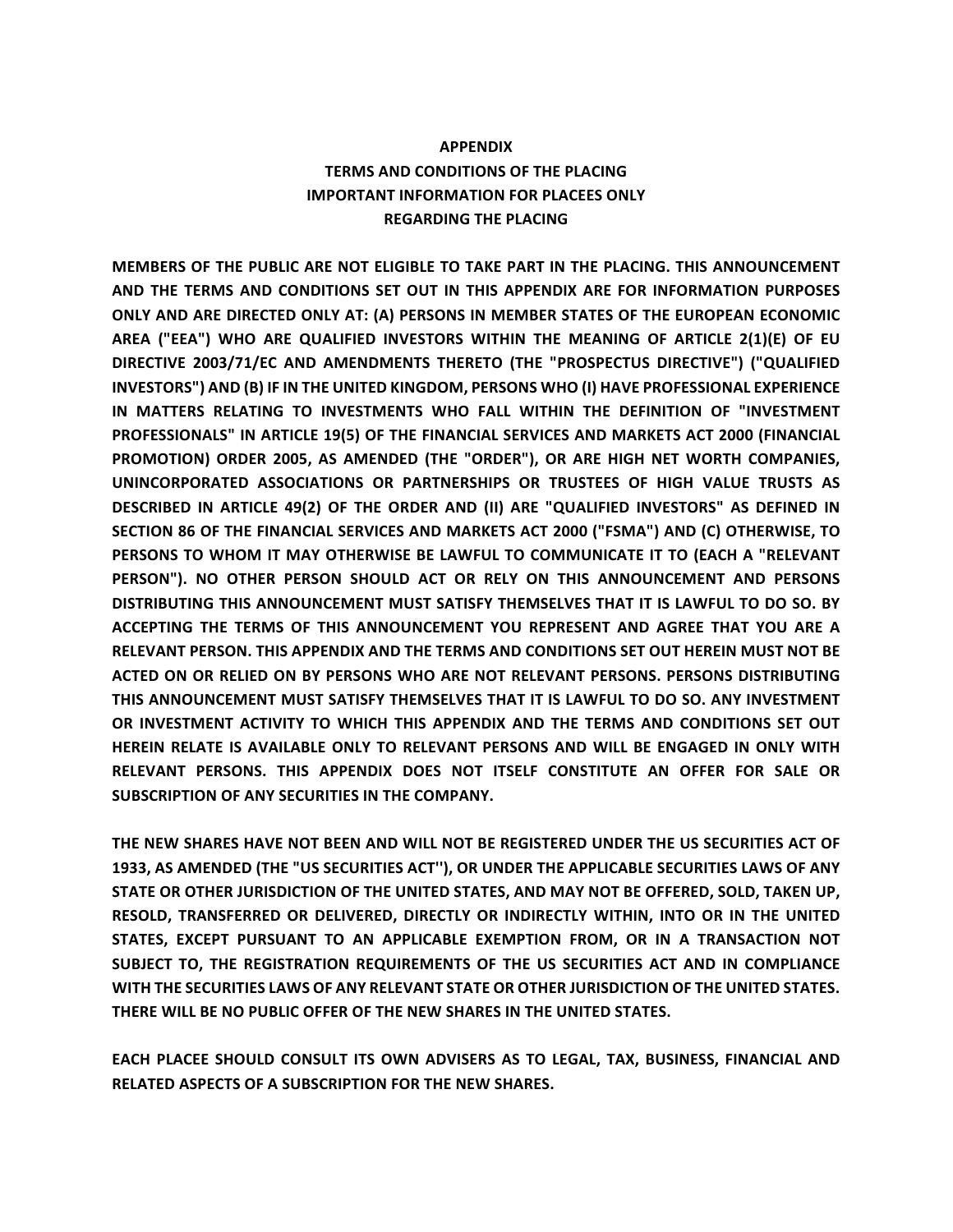Persons who are invited to and who choose to participate in the Placing, by making an oral or written offer to subscribe for New Shares, including any individuals, funds or others on whose behalf a commitment to subscribe for New Shares is given ("Placees"), will be deemed to have read and understood this announcement in its entirety and to be making such offer on the terms and conditions, and to be providing the representations, warranties, acknowledgements and undertakings, contained in this Appendix. In particular each such Placee represents, warrants and acknowledges that:

- a) it is a Relevant Person (as defined above) and undertakes that it will subscribe for, hold, manage or dispose of any New Shares that are allocated to it for the purposes of its business; and
- b) if it is in a member state of the EEA and/or if it is a financial intermediary, as that term is used in Article 3(2) of the Prospectus Directive, that any New Shares subscribed for by it in the Placing will not be subscribed for on a non-discretionary basis on behalf of, nor will they be subscribed for with a view to their offer or resale to, persons in any member state of the EEA in circumstances which may give rise to an offer of securities to the public other than an offer or resale in a member state of the EEA which has implemented the Prospectus Directive to Qualified Investors (as defined above), or in circumstances in which the prior consent of Stifel has been given to each such proposed offer or resale.

Stifel (the "Bookrunner") does not make any representation to any Placees regarding an investment in the New Shares.

# **Details of the Restated Placing Agreement and of the New Shares**

The Bookrunner has today entered into a restatement agreement relating to the placing agreement dated 3 March 2017 with inter alia the Company and the Investment Manager (the "Restated Placing Agreement") under which, on the terms and subject to the conditions set out therein, the Bookrunner has agreed, as agent for and on behalf of the Company, to use reasonable endeavours to procure placees (the "Placees") for the New Shares to be issued pursuant to the Company's placing programme (the "Placing").

The New Shares will, when issued, be credited as fully paid and will rank pari passu in all respects with the existing ordinary shares in the capital of the Company (the "Ordinary Shares"), including the right to receive all dividends and other distributions declared, made or paid in respect of the Ordinary Shares after the date of admission of the New Shares, including the second quarterly dividend of 1.58 pence, which is expected to be paid on 24 November 2017.

# Applications for listing and admission to trading

Applications will be made to the FCA for admission of the New Shares to the premium listing segment of the Official List of the UK Listing Authority (the "Official List") and to London Stock Exchange plc (the "London Stock Exchange") for admission of the New Shares to trading on its main market for listed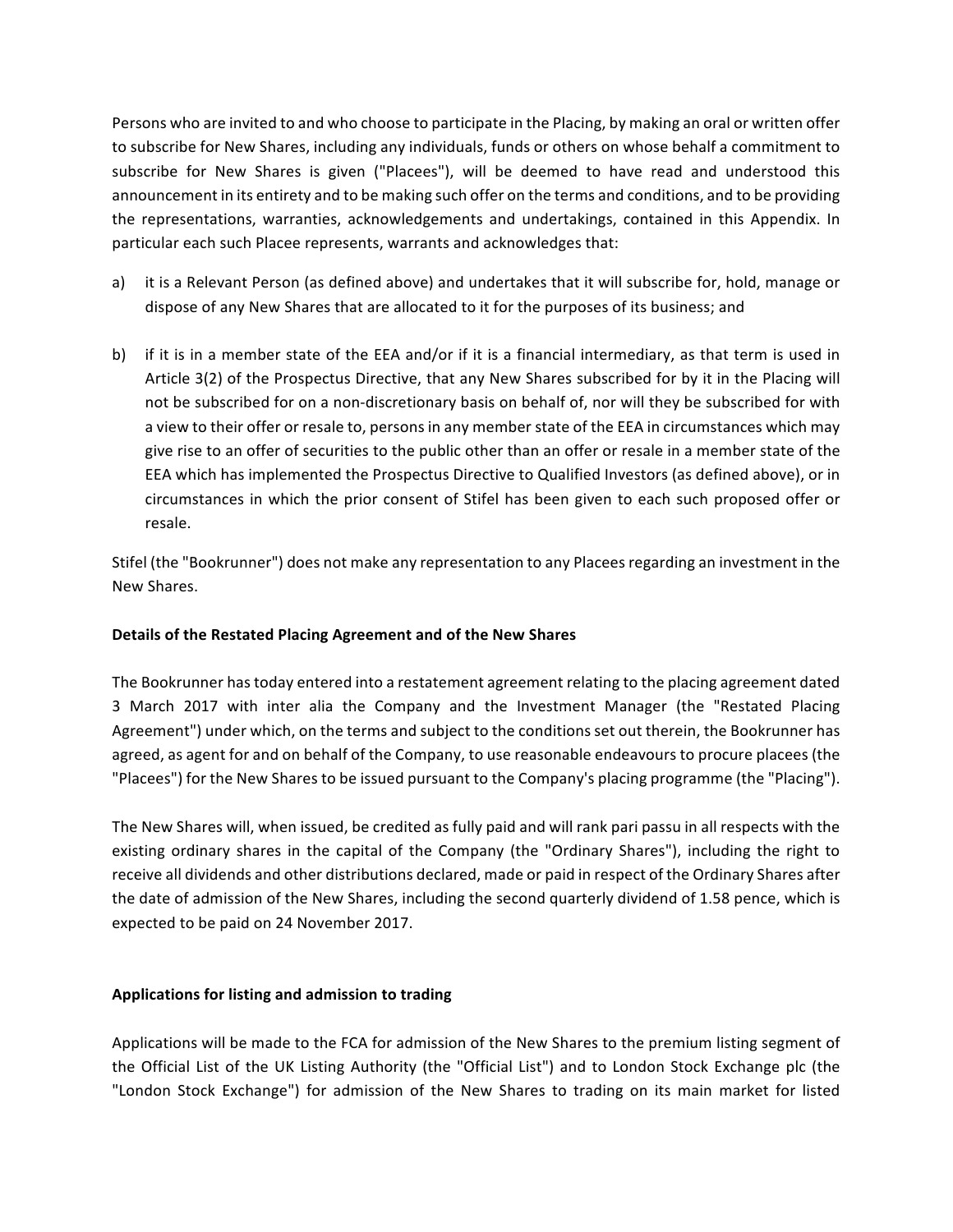securities (together, "Admission"). It is expected that Admission will become effective on or around 8.00 a.m. on 10 November 2017 and that dealings in the New Shares will commence at that time.

# **Bookbuild**

The Bookrunner will today commence the bookbuilding process for participation in the Placing by Placees (the "Bookbuild"). This Appendix gives details of the terms and conditions of, and the mechanics of participation in, the Placing. No commissions will be paid to Placees or by Placees in respect of any New Shares.

The Bookrunner shall be entitled to effect the Placing by such alternative method to the Bookbuild as they may, in their absolute discretion following consultation with the Company and the Investment Manager, determine.

# Participation in, and principal terms of, the Placing

- 1. Stifel is acting as a bookrunner and agent of the Company in connection with the Placing.
- 2. Participation in the Placing will only be available to persons who may lawfully be, and are, invited to participate by the Bookrunner. The Bookrunner and its respective affiliates are entitled to enter bids in the Bookbuild as principal.
- 3. A single price of 108.00 pence per New Share shall be payable to the Bookrunner as agent for the Company by all Placees whose bids are successful (the "Placing Price"). The results of the Placing will be announced on a Regulatory Information Service ("RIS") following the completion of the Bookbuild (the "Placing Results Announcement").
- 4. To bid in the Bookbuild, prospective Placees should communicate their bid by telephone to their usual sales contact at the Bookrunner. Each bid should state the number of New Shares which the prospective Placee wishes to subscribe for at the Placing Price. Bids may be scaled down by the Bookrunner on the basis referred to in paragraph 8 below.
- 5. A bid in the Bookbuild will be made on the terms and subject to the conditions in this Appendix and will be legally binding on the Placee on behalf of which it is made and except with the Bookrunner's consent will not be capable of variation or revocation after the time at which it is submitted. Each Placee's obligations will be owed to the Company and the Bookrunner. Each Placee will also have an immediate, separate, irrevocable and binding obligation, owed to the Bookrunner as agents of the Company, to pay in cleared funds immediately on the settlement date, in accordance with the registration and settlement requirements set out below, an amount equal to the product of the Placing Price and the number of New Shares such Placee has agreed to subscribe for and the Company has agreed to allot.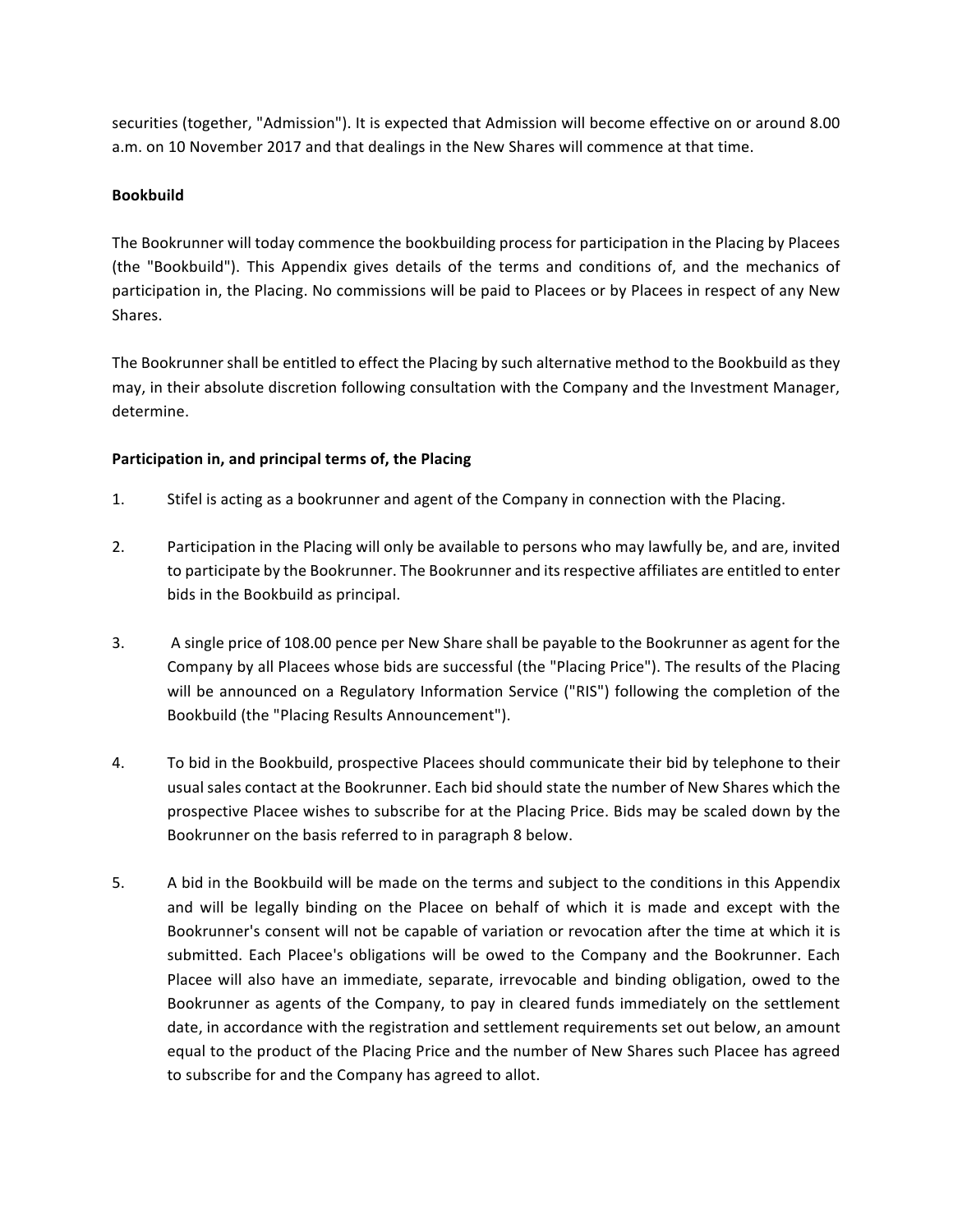- 6. The Bookbuild is expected to close no later than 12 pm (London time) on 7 November 2017, but may be closed earlier or later at the discretion of the Bookrunner. The Bookrunner may, in agreement with the Company and the Investment Manager, accept bids that are received after the Bookbuild has closed.
- 7. Each prospective Placee's allocation will be determined by the Bookrunner (in consultation with the Company and the Investment Manager) and will be confirmed orally by the Bookrunner (as agent for the Company) following the close of the Bookbuild and a trade confirmation will be despatched thereafter. This oral confirmation to such Placee will constitute an irrevocable legally binding commitment upon that person (who will at that point become a Placee) in favour of the Bookrunner and the Company to subscribe for the number of New Shares allocated to it at the Placing Price on the terms and conditions set out in this Appendix and in accordance with the Company's articles of association. All obligations under the Bookbuild and Placing will be subject to fulfilment of the conditions referred to below under "Conditions of the Placing" and to the Placing not being terminated on the basis referred to below under "Right to terminate under the Restated Placing Agreement". By participating in the Bookbuild, each Placee will agree that its rights and obligations in respect of the Placing will terminate only in the circumstances described below and will not be capable of rescission or termination by the Placee.
- 8. The Bookrunner may choose to accept bids, either in whole or in part, on the basis of allocations determined in agreement with the Company and may scale down any bids for this purpose on such basis as they may determine. The Bookrunner may also, notwithstanding paragraphs 4 and 5 above and subject to prior consent of the Company (i) allocate New Shares after the time of any initial allocation to any person submitting a bid after that time and (ii) allocate New Shares after the Bookbuild has closed to any person submitting a bid after that time. The Company reserves the right (upon agreement with the Bookrunner) to reduce or seek to increase the amount to be raised pursuant to the Placing, in its absolute discretion.
- 9. Irrespective of the time at which a Placee's allocation pursuant to the Placing is confirmed, settlement for all New Shares to be subscribed for pursuant to the Placing will be required to be made at the same time, on the basis explained below under "Registration and settlement".
- 10. Except as required by law or regulation, no press release or other announcement will be made by the Bookrunner or the Company using the name of any Placee (or its agent), in its capacity as Placee (or agent), other than with such Placee's prior written consent.
- 11. To the fullest extent permissible by law, neither the Bookrunner nor any of its respective affiliates, agents, directors, officers or employees shall have any responsibility or liability to Placees (or to any other person whether acting on behalf of a Placee or otherwise). In particular, neither the Bookrunner nor any of its respective affiliates, agents, directors, officers or employees shall have any liability (including to the fullest extent permissible by law, any fiduciary duties) in respect of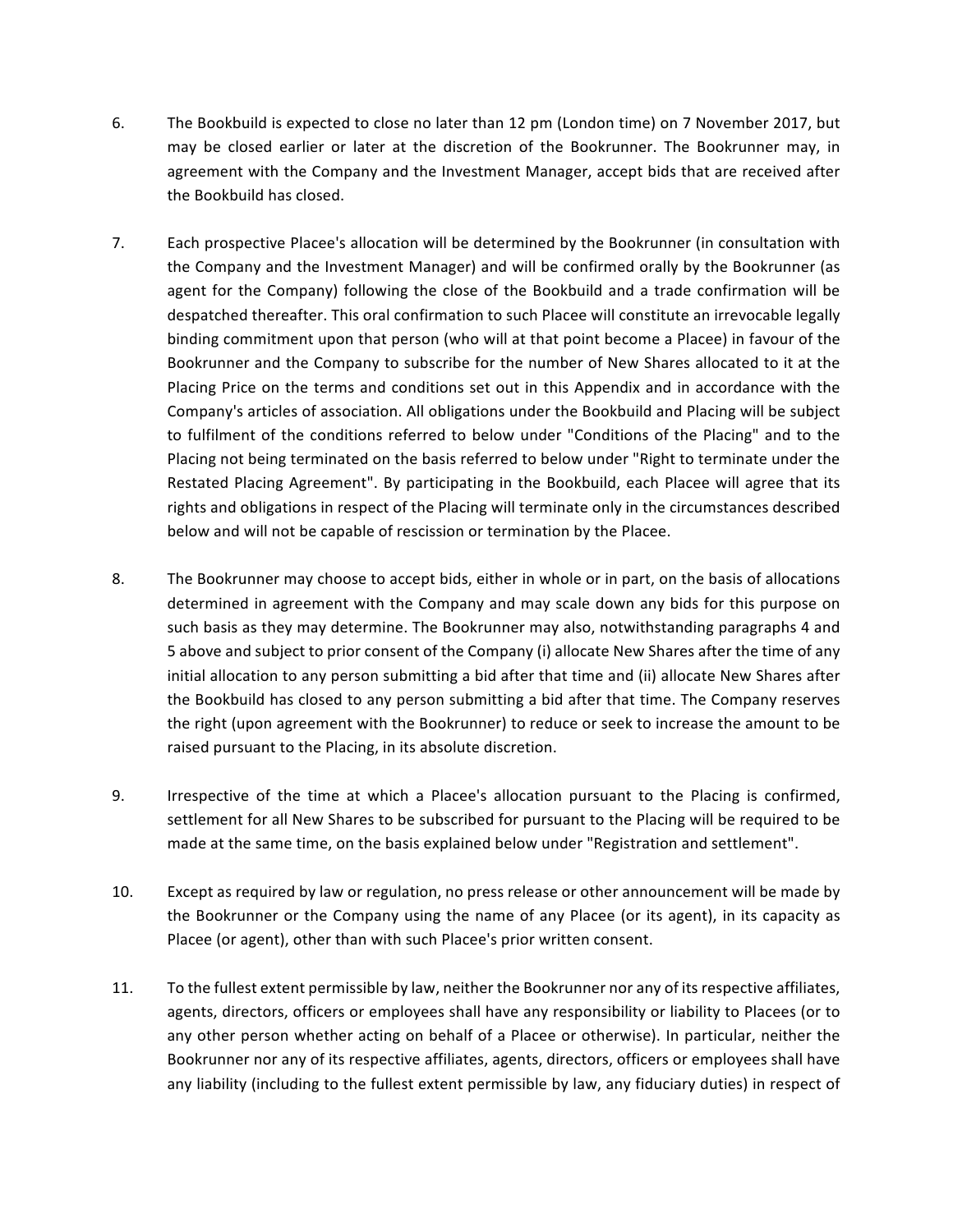the conduct of the Bookbuild or of such alternative method of effecting the Placing as the Bookrunner and the Company may agree.

### **Conditions of the Placing**

The Placing is conditional upon the Restated Placing Agreement becoming unconditional and not having been terminated in accordance with its terms. The obligations of the Bookrunner under the Restated Placing Agreement in respect of the New Shares is conditional on, inter alia:

- a) agreement being reached between the Company and the Bookrunner on the number of New Shares to be issued pursuant to the Placing;
- b) none of the representations and warranties of the Company and the Investment Manager contained in the Restated Placing Agreement being untrue and inaccurate or misleading (in the good faith opinion of the Bookrunner) on the date of the Restated Placing Agreement and at all times before Admission by reference to the facts and circumstances then subsisting, in each case in a manner, or to an extent, which is material;
- c) each of the Company and the Investment Manager complying with its obligations under the Restated Placing Agreement to the extent the same fall to be performed prior to Admission;
- d) the Company allotting, subject only to Admission, the New Shares to the Placees in accordance with the Restated Placing Agreement; and
- e) Admission taking place by not later than 8.00 a.m. (London time) on 10 November 2017.

If (i) any of the conditions contained in the Restated Placing Agreement, including those described above, are not fulfilled (or, where permitted, waived or extended in writing by the Bookrunner) or have become incapable of fulfilment on or before the date or time specified for the fulfilment thereof (or such later date and/or time as the Bookrunner may agree), or (ii) the Restated Placing Agreement is terminated in the circumstances specified below, the Placing will not proceed and the Placees' rights and obligations hereunder in relation to the New Shares shall cease and terminate at such time and each Placee agrees that no claim can be made by the Placee in respect thereof. Any such extension or waiver will not affect Placees' commitments as set out in this announcement.

Neither the Bookrunner nor any of their respective affiliates, agents, directors, officers or employees shall have any liability to any Placee (or to any other person whether acting on behalf of a Placee or otherwise) in respect of any decision they may make as to whether or not to waive or to extend the time and/or the date for the satisfaction of any condition to the Placing nor for any decision they may make as to the satisfaction of any condition or in respect of the Placing generally, and by participating in the Placing each Placee agrees that any such decision is within the absolute discretion of the Bookrunner.

#### **Right to terminate under the Restated Placing Agreement**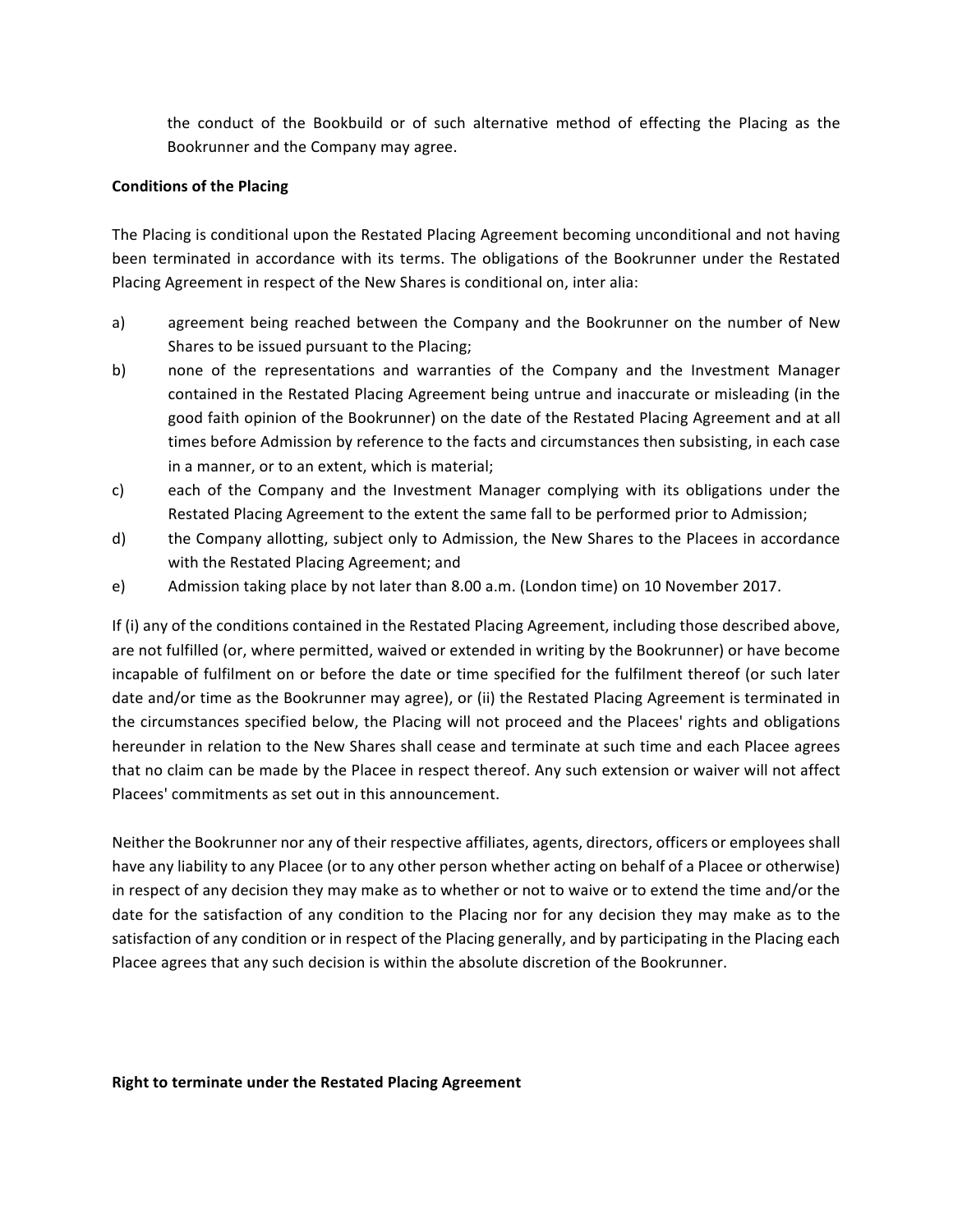At any time before Admission, the Bookrunner is entitled to terminate the Restated Placing Agreement by giving notice in writing to the Company and the Investment Manager if, amongst other things, in its opinion (acting in good faith and following consultation with the Company to the extent practicable) (i) any of the Company's or the Investment Manager's warranties or representations contained in the Restated Placing Agreement are not or cease to be true and accurate or have become misleading, in each case in a manner, or to an extent, which is material in the good faith opinion of the Bookrunner; or (ii) there is a material breach by the Company or the Investment Manager of their respective obligations under the Restated Placing Agreement; or (iii) there has been a material adverse change in the condition, financial, operational or otherwise, or in the earnings, management, business affairs, business prospects or financial prospects of the Company and its subsidiaries, or the Investment Manager and its subsidiaries, whether or not arising in the ordinary course of business, since the date of the Restated Placing Agreement; or (iv) the occurrence of a force majeure or market disruption event as specified in the Restated Placing Agreement which is of such severity or magnitude as to make it impracticable or inadvisable to proceed with the Placing or which the Bookrunner considers to be material.

Upon such notice being given, the parties to the Restated Placing Agreement shall be released and discharged (except for any liability arising before or in relation to such termination) from their respective obligations under or pursuant to the Restated Placing Agreement, subject to certain exceptions.

By participating in the Placing, Placees agree that the exercise by the Bookrunner of any right of termination or other discretion under the Restated Placing Agreement shall be within its absolute discretion and that it does not need to make any reference to Placees and that the Bookrunner shall not have any liability to Placees whatsoever in connection with any such exercise or failure so to exercise.

# **Registration and settlement**

Settlement of transactions in the New Shares following Admission will take place within the system administered by Euroclear UK & Ireland Limited ("CREST"), subject to certain exceptions. The Bookrunner and the Company reserve the right to require settlement for and delivery of the New Shares (or a portion thereof) to Placees in certificated form if delivery or settlement is not possible or practicable within the CREST system or would not be consistent with the regulatory requirements in the Placee's jurisdiction.

Following the close of the Bookbuild for the Placing, each Placee allocated New Shares in the Placing will be sent a contract note stating the number of New Shares to be allocated to it at the Placing Price and settlement instructions. Each Placee agrees that it will do all things necessary to ensure that delivery and payment is completed in accordance with the standing CREST or certificated settlement instructions that it has in place with the Bookrunner.

The Company will deliver the New Shares to a CREST account operated by Stifel as the Company's agent and on 10 November 2017 will enter its delivery (DEL) instruction into the CREST system. The input to CREST by a Placee of a matching or acceptance instruction will then allow delivery of the relevant New Shares to that Placee against payment.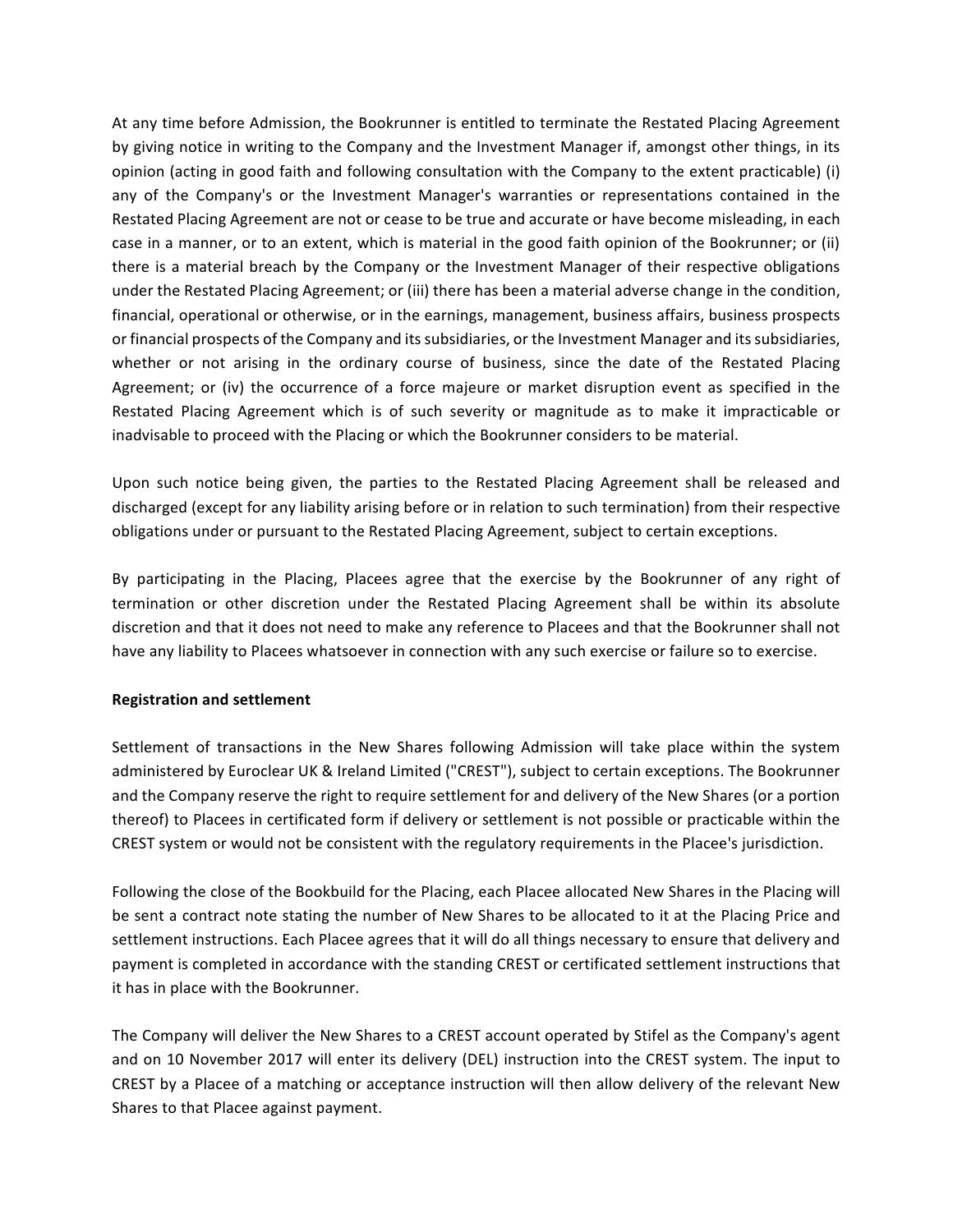It is expected that settlement will be on 10 November 2017 on a delivery versus payment basis in accordance with the instructions set out in the trade confirmation.

Interest is chargeable daily on payments not received from Placees on the due date in accordance with the arrangements set out above at the rate of two percentage points above LIBOR as determined by the Bookrunner.

Each Placee is deemed to agree that, if it does not comply with these obligations, the Bookrunner (as agent for the Company) may sell any or all of the New Shares allocated to that Placee on such Placee's behalf and retain from the proceeds, for the Company's account and benefit, an amount equal to the aggregate amount owed by the Placee plus any interest due. The relevant Placee will, however, remain liable for any shortfall below the aggregate amount owed by it and may be required to bear any stamp duty or stamp duty reserve tax (together with any interest or penalties) or other similar taxes imposed in any jurisdiction which may arise upon the sale of such New Shares on such Placee's behalf.

If New Shares are to be delivered to a custodian or settlement agent, Placees should ensure that the trade confirmation is copied and delivered immediately to the relevant person within that organisation. Insofar as New Shares are registered in a Placee's name or that of its nominee or in the name of any person for whom a Placee is contracting as agent or that of a nominee for such person, such New Shares should, subject as provided below, be so registered free from any liability to UK stamp duty or stamp duty reserve tax. Placees shall not be entitled to receive any fee or commission in connection with the Placing.

# **Representations and warranties and further terms**

By participating in the Placing, each Placee (and any person acting on such Placee's behalf) irrevocably acknowledges, confirms, undertakes, represents, warrants and agrees (as the case may be) with the Bookrunner (in its capacity as a bookrunner and agent of the Company, in each case as a fundamental term of its application for New Shares), the following:

- a) it has read and understood this announcement, including this Appendix, in its entirety and that its acquisition of New Shares is subject to and based upon all the terms, conditions, representations, warranties, acknowledgements, agreements and undertakings and other information contained herein and undertakes not to redistribute or duplicate this announcement;
- b) the Placing does not constitute a recommendation or financial product advice and the Bookrunner has not had regard to its particular objectives, financial situation and needs;
- c) that the Ordinary Shares in the capital of the Company are listed on the premium listing segment of the Official List of the UK Listing Authority and admitted to trading on the main market of the London Stock Exchange, and that the Company is therefore required to publish certain business and financial information in accordance with the rules and practices of the FCA and that it is able to obtain or access such information, or comparable information concerning any other publicly traded company, in each case without undue difficulty;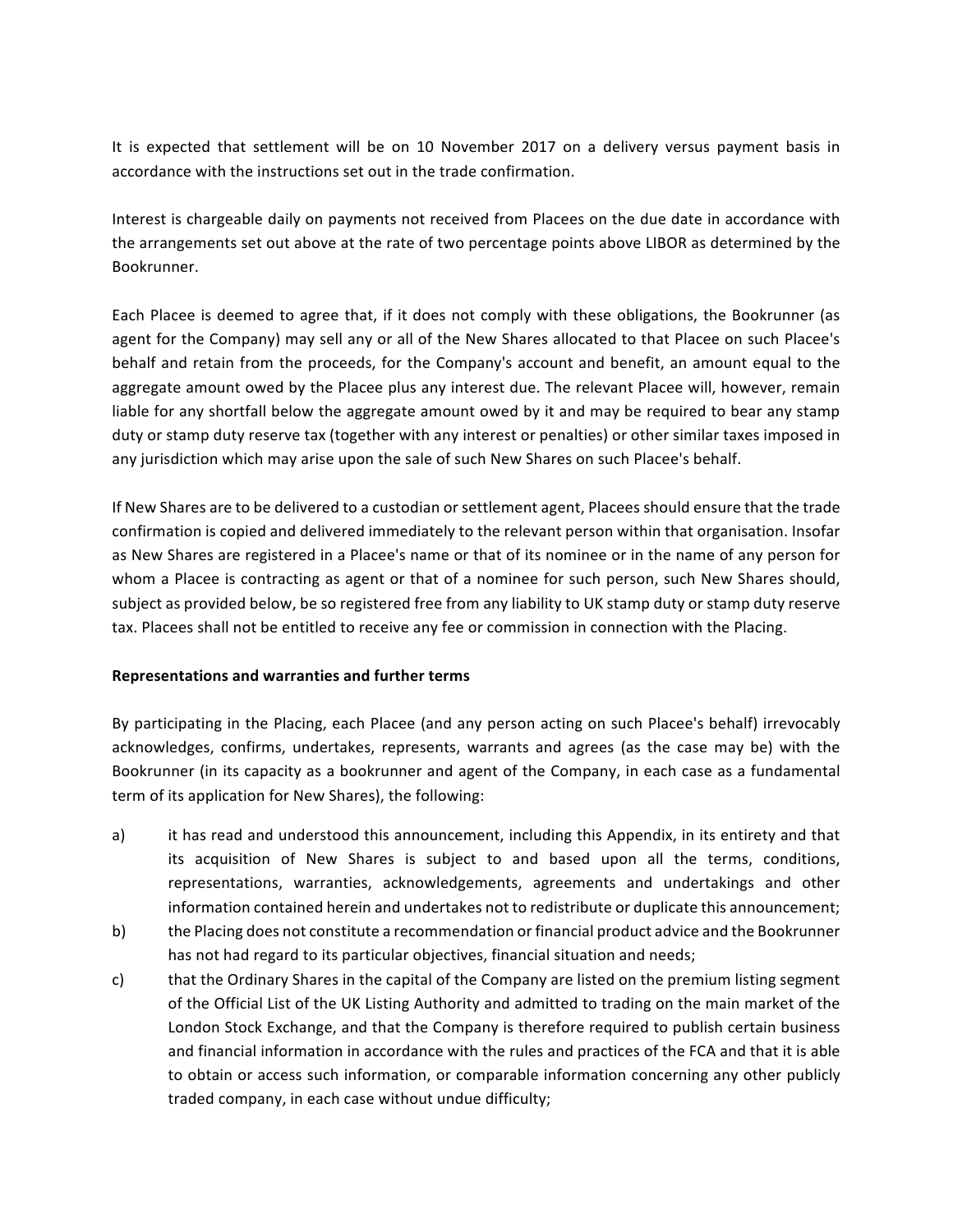- d) that none of the Company, the Investment Manager the Bookrunner any of their respective affiliates, agents, directors, officers or employees or any person acting on behalf of any of them has provided, and none of them will provide, it with any material regarding the New Shares or the Company or any other person other than this announcement, nor has it requested the Bookrunner, the Company, the Investment Manager, any of their respective affiliates or any person acting on behalf of any of them to provide it with any such information;
- e) unless otherwise specifically agreed with the Bookrunner, that it is not, and at the time the New Shares are subscribed for, neither it nor the beneficial owner of the New Shares will be, a resident of Australia, Canada, Japan or the Republic of South Africa and further acknowledges that the New Shares have not been and will not be registered under the securities legislation of Australia, Canada, Japan or the Republic of South Africa and, subject to certain exceptions, may not be offered, sold, transferred, delivered or distributed, directly or indirectly, in or into those jurisdictions;
- f) that it (i) is not within the United States and will not be within the United States at the time that any buy order for New Shares is originated by it; (ii) is acquiring the New Shares in an "offshore transaction" as defined in Regulation S under the US Securities Act; and (iii) is not acquiring any of the New Shares as a result of any form of "directed selling efforts" (within the meaning of Regulation S under the US Securities Act);
- g) it is not within Australia, Canada, Japan, the Republic of South Africa or any other jurisdiction in which it is unlawful to make or accept an offer to subscribe for the New Shares, and it will not offer or sell such New Shares into any such jurisdiction;
- h) that the content of this announcement is exclusively the responsibility of the Company and that neither the Bookrunner nor any of its respective affiliates, agents, directors, officers or employees nor any person acting on behalf of any of them has or shall have any liability for any information, representation or statement contained in this announcement or any information previously or subsequently published by or on behalf of the Company or the Investment Manager, including, without limitation, the prospectus published by the Company on 3 March 2017 in relation to inter alia the placing programme pursuant to which the Placing is being undertaken (the "Prospectus") and any other information required to be published by the Company pursuant to applicable laws (the "Exchange Information") and will not be liable for any Placee's decision to participate in the Placing based on any information, representation or statement contained in this announcement or otherwise. Each Placee further represents, warrants and agrees that the only information on which it is entitled to rely and on which such Placee has relied in committing itself to subscribe for the New Shares is contained in this announcement and/or the Prospectus and any other information previously published by the Company by notification to a RIS, such information being all that it deems necessary to make an investment decision in respect of the New Shares and that it has neither received nor relied on any other information given or representations, warranties or statements made by any of the Bookrunner, the Investment Manager or the Company and none of the Bookrunner, the Investment Manager or the Company will be liable for any Placee's decision to accept an invitation to participate in the Placing based on any other information, representation, warranty or statement. Each Placee further acknowledges and agrees that it has relied on its own investigation of the business, financial or other position of the Company in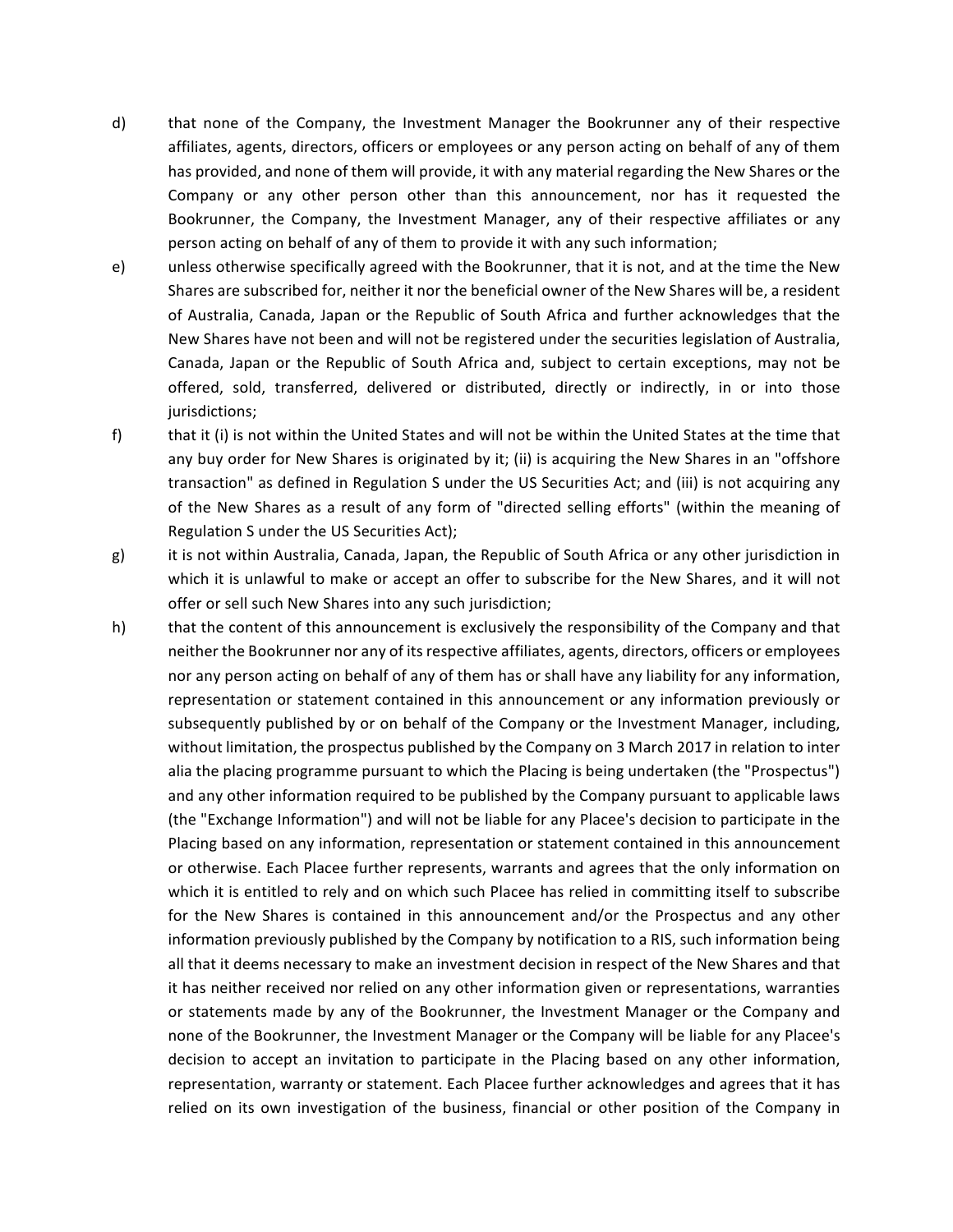deciding to participate in the Placing. None of the Company, the Investment Manager, the Bookrunner or any of their respective affiliates has made any representations to it, express or implied, with respect to the Company, the Investment Manager, the Placing and the New Shares or the accuracy, completeness or adequacy of the Exchange Information, and each of them expressly disclaims any liability in respect thereof. Nothing in this paragraph or otherwise in this announcement excludes the liability of any person for fraudulent misrepresentation made by that person;

- i) that it has complied with its obligations under the Criminal Justice Act 1993 and all other applicable market abuse and insider dealing legislation and in connection with money laundering and terrorist financing under the Criminal Justice (Money Laundering and Terrorist Financing) Acts 2010 and 2013 of Ireland, the Proceeds of Crime Act 2002 (as amended), the Terrorism Act 2000, the Terrorism Act 2006, the Money Laundering, Terrorist Financing and Transfer of Funds (Information on the Payer) Regulations 2017 (the "Regulations") and the Money Laundering Sourcebook of the FCA and, if making payment on behalf of a third party, that satisfactory evidence has been obtained and recorded by it to verify the identity of the third party as required by the Regulations;
- j) that it is acting as principal only in respect of the Placing or, if it is acting for any other person: (i) it is duly authorised to do so and has full power to make the acknowledgments, representations and agreements herein on behalf of each such person; and (ii) it is and will remain liable to the Company and/or the Bookrunner for the performance of all its obligations as a Placee in respect of the Placing (regardless of the fact that it is acting for another person);
- k) if a financial intermediary, as that term is used in Article 3(2) of the Prospectus Directive, that the New Shares subscribed for by it in the Placing will not be subscribed for on a non-discretionary basis on behalf of, nor will they be subscribed for with a view to their offer or resale to, persons in a member state of the EEA other than Qualified Investors, or in circumstances in which the prior consent of the Bookrunner has been given to the proposed offer or resale;
- I) that it has not offered or sold and will not offer or sell any New Shares to the public in any member state of the EEA except in circumstances falling within Article 3(2) of the Prospectus Directive which do not result in any requirement for the publication of a prospectus pursuant to Article 3 of that Directive;
- m) that it has only communicated or caused to be communicated and will only communicate or cause to be communicated any invitation or inducement to engage in investment activity (within the meaning of section 21 of FSMA) relating to the New Shares in circumstances in which section  $21(1)$ of FSMA does not require approval of the communication by an authorised person;
- n) that it has complied and will comply with all applicable provisions of FSMA with respect to anything done by it in relation to the New Shares in, from or otherwise involving, the United Kingdom;
- o) if in a member state of the EEA, unless otherwise specifically agreed with the Bookrunner in writing, that it is a Qualified Investor;
- p) if in the United Kingdom, that it is a person (i) having professional experience in matters relating to investments and who falls within the definition of "investment professionals" in Article 19(5)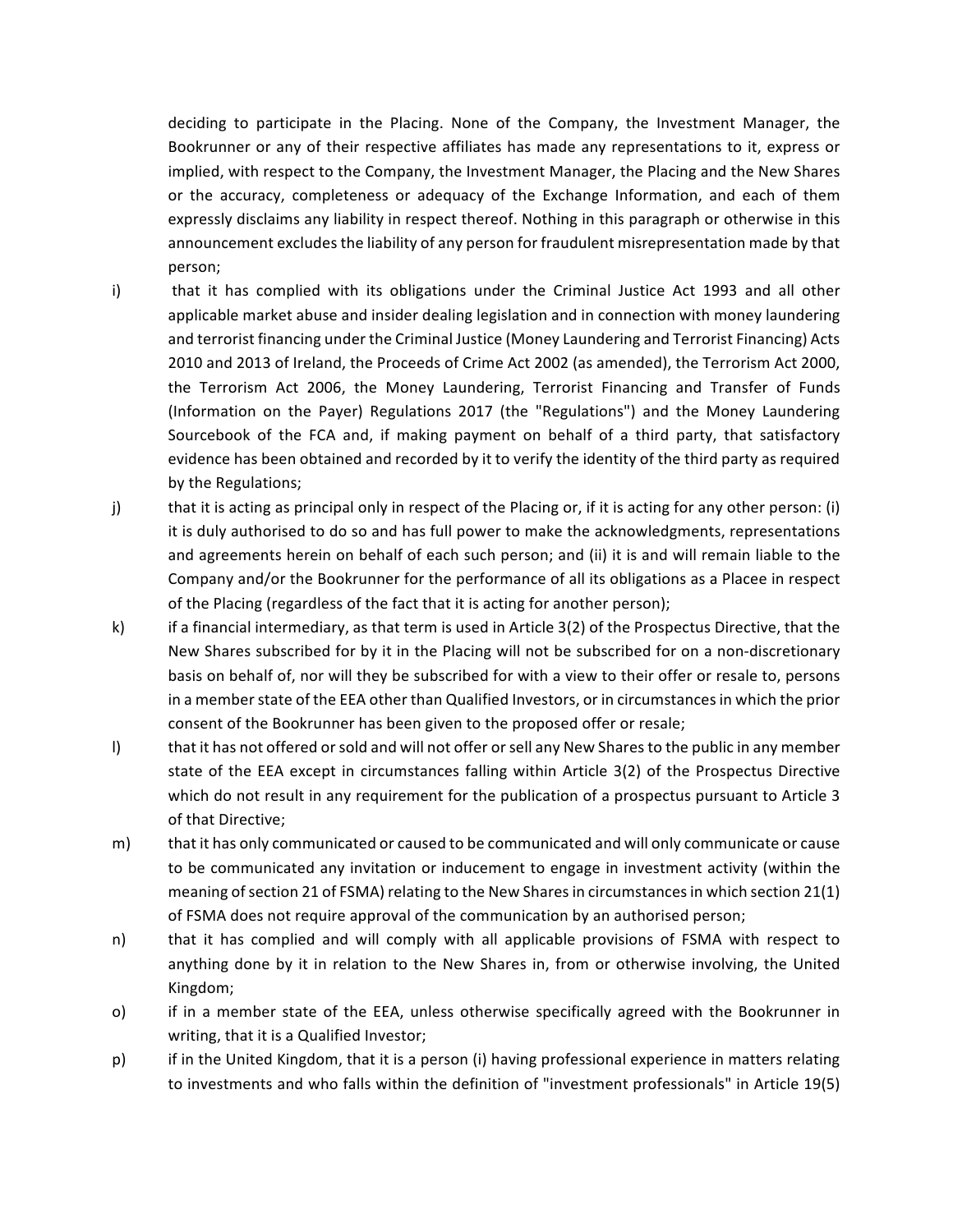of the Order; or (ii) who is a high net worth entity falling within Article 49 of the Order; or (iii) to whom this announcement may otherwise lawfully be communicated;

- q) that no action has been or will be taken by either the Company, the Investment Manager or the Bookrunner or any person acting on behalf of the Company, the Investment Manager or the Bookrunner that would, or is intended to, permit a public offer of the New Shares in any country or jurisdiction where any such action for that purpose is required;
- r) that it and any person acting on its behalf is entitled to subscribe for the New Shares under the laws of all relevant jurisdictions which apply to it and that it has fully observed such laws and obtained all such governmental and other guarantees, permits, authorisations, approvals and consents which may be required thereunder and complied with all necessary formalities and that it has not taken any action or omitted to take any action which will or may result in either of the Bookrunner, the Company, the Investment Manager or any of their respective directors, officers, agents, employees or advisers acting in breach of the legal or regulatory requirements of any jurisdiction in connection with the Placing;
- s) that it has all necessary capacity and has obtained all necessary consents and authorities to enable it to commit to its participation in the Placing and to perform its obligations in relation thereto (including, without limitation, in the case of any person on whose behalf it is acting, all necessary consents and authorities to agree to the terms set out or referred to in this announcement) and will honour such obligations;
- t) that it (and any person acting on its behalf) will make payment for the New Shares allocated to it in accordance with this Appendix on the due time and date set out herein, failing which the relevant New Shares may be placed with other persons or sold as the Bookrunner may in its absolute discretion determine and without liability to such Placee;
- u) that its allocation (if any) of New Shares will represent a maximum number of New Shares which it will be entitled, and required, to subscribe for, and that the Bookrunner or the Company may call upon it to subscribe for a lower number of New Shares (if any);
- v) that the person whom it specifies for registration as holder of the New Shares will be (i) itself or (ii) its nominee, as the case may be. None of the Company, the Investment Manager or the Bookrunner will be responsible for any liability to stamp duty or stamp duty reserve tax or other similar taxes resulting from a failure to observe this requirement. Each Placee and any person acting on behalf of such Placee agrees to indemnify the Company, the Investment Manager and the Bookrunner in respect of the same on an after-tax basis on the basis that the New Shares will be allotted to the CREST stock account of Stifel who will hold them as nominee on behalf of such Placee until settlement in accordance with its standing settlement instructions;
- w) that neither the Bookrunner, nor any of its respective affiliates or any person acting on behalf of any of them, is making any recommendations to it or, advising it regarding the suitability of any transactions it may enter into in connection with the Placing and that participation in the Placing is on the basis that it is not and will not be a client of the Bookrunner and that the Bookrunner has no duties or responsibilities to it for providing the protections afforded to the Bookrunner's clients or customers or for providing advice in relation to the Placing nor in respect of any representations, warranties, undertakings or indemnities contained in the Restated Placing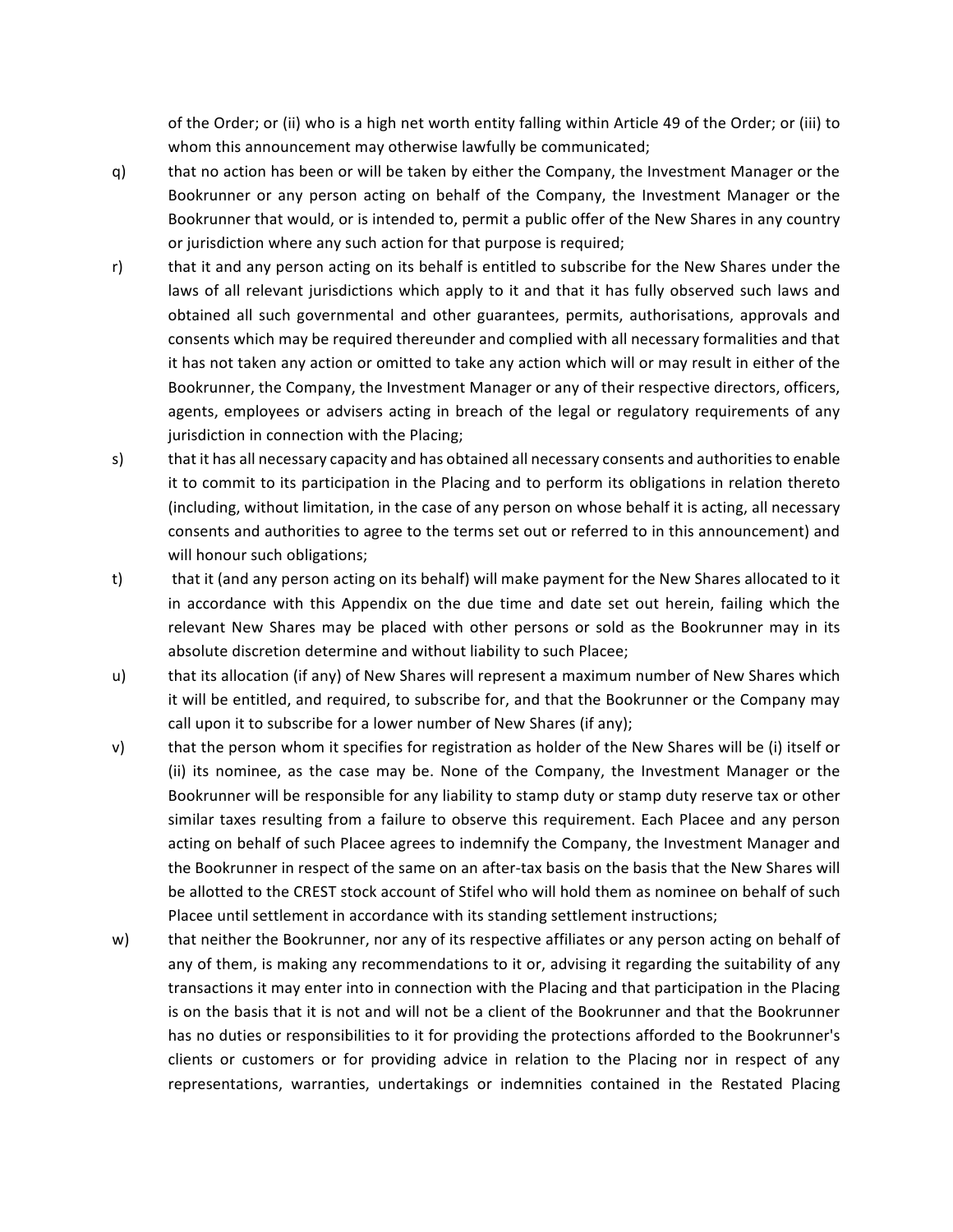Agreement nor for the exercise or performance of any of its rights and obligations thereunder including any rights to waive or vary any conditions or exercise any termination right;

- x) it irrevocably appoints any Director and any director of Stifel to be its agent and on its behalf (without any obligation or duty to do so), to sign, execute and deliver any documents and do all acts, matters and things as may be necessary for, or incidental to, its subscription for all or any of the Ordinary Shares for which it has given a commitment under the Placing, in the event of its own failure to do so;
- y) it accepts that if the Placing does not proceed or the conditions to the Restated Placing Agreement are not satisfied or the Ordinary Shares for which valid application are received and accepted are not admitted to listing and trading on the Official List and the Main Market (respectively) for any reason whatsoever then none of the Company, the Investment Manager, Stifel or any of their affiliates, nor persons controlling, controlled by or under common control with any of them nor any of their respective employees, agents, officers, members, stockholders, partners or representatives, shall have any liability whatsoever to it or any other person;
- z) that in making any decision to subscribe for the New Shares, it has knowledge and experience in financial, business and international investment matters as is required to evaluate the merits and risks of subscribing for the New Shares. It further confirms that it is experienced in investing in securities of this nature in this sector and is aware that it may be required to bear, and is able to bear, the economic risk of participating in, and is able to sustain a complete loss in connection with, the Placing. It further confirms that it relied on its own examination and due diligence of the Investment Manager, the Company and their respective associates taken as a whole, and the terms of the Placing, including the merits and risks involved, and not upon any view expressed or information provided by or on behalf of the Bookrunner;
- aa) that in connection with the Placing, the Bookrunner and any of its affiliates acting as an investor for its own account may take up New Shares in the Company and in that capacity may subscribe for, retain, purchase or sell for its own account such Ordinary Shares in the Company and any securities of the Company or related investments and may offer or sell such securities or other investments otherwise than in connection with the Placing. The Bookrunner does not intend to disclose the extent of any such investment or transactions otherwise than in accordance with any legal or regulatory obligation to do so;
- bb) that in making any decision to subscribe for the New Shares, it acknowledges that the Company has been established in Jersey as a listed fund under a fast-track authorisation process and is therefore only suitable for professional or experienced investors, or those who have taken appropriate professional advice. It further acknowledges that regulatory requirements which may be deemed necessary for the protection of retail or inexperienced investors, do not apply to listed funds and it accepts the reduced requirements accordingly;
- cc) that in making any decision to subscribe for the New Shares, it is responsible for ensuring that all aspects of the Company are acceptable to it. It further acknowledges that investment in listed funds may involve special risks that could lead to a loss of all or a substantial portion of such investment. It further confirms that it fully understands and accepts the nature of the Company and the potential risks inherent in investing in the Company;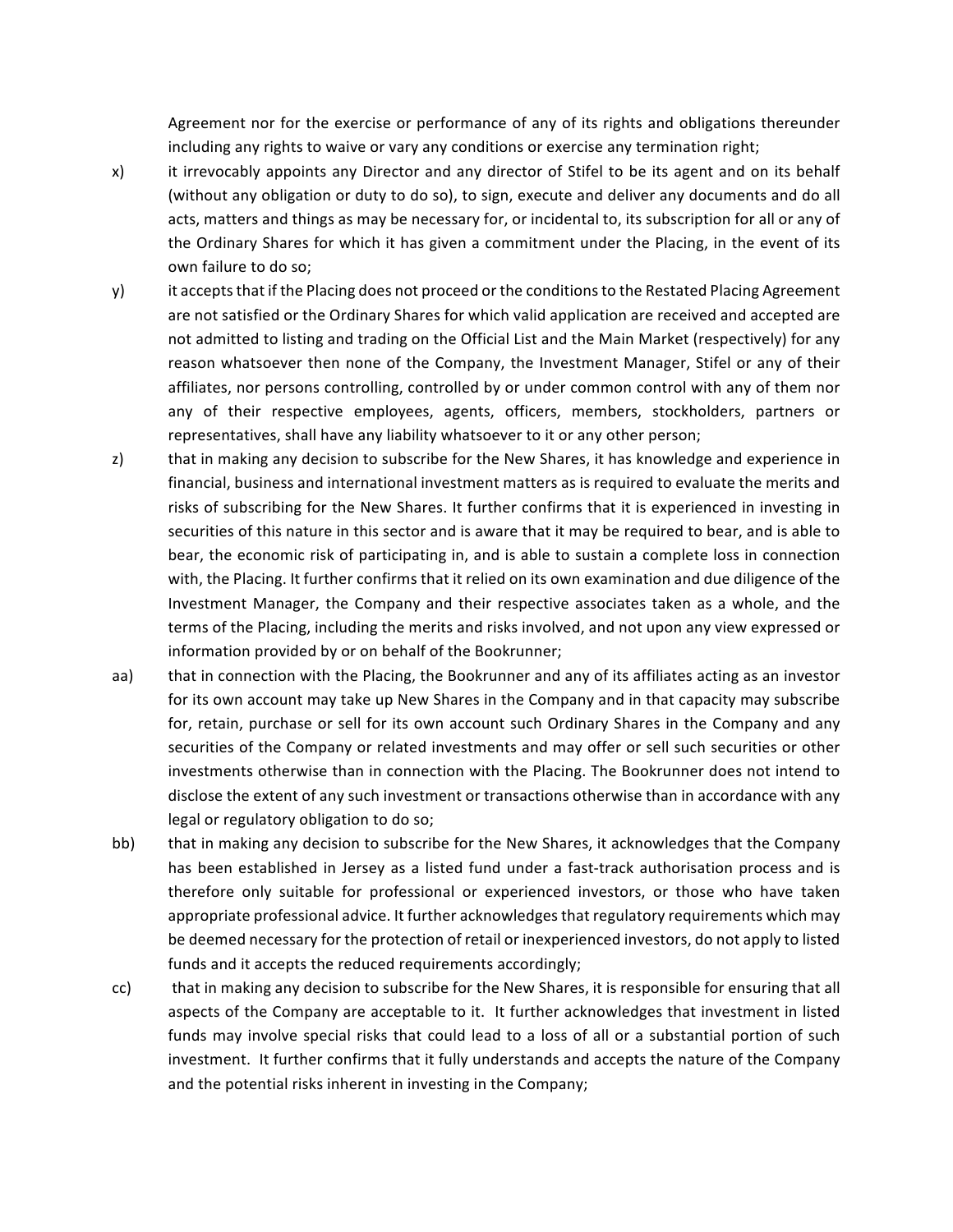- dd) that these terms and conditions and any agreements entered into by it pursuant to these terms and conditions and any non-contractual obligations arising out of or in connection with such agreements shall be governed by and construed in accordance with the laws of England and Wales and it submits (on behalf of itself and on behalf of any person on whose behalf it is acting) to the exclusive jurisdiction of the English courts as regards any claim, dispute or matter arising out of any such contract, except that enforcement proceedings in respect of the obligation to make payment for the New Shares (together with any interest chargeable thereon) may be taken by the Company or the Bookrunner in any jurisdiction in which the relevant Placee is incorporated or in which any of its securities have a quotation on a recognised stock exchange;
- ee) that the Company, the Investment Manager, the Bookrunner and their respective affiliates and others will rely upon the truth and accuracy of the representations, warranties and acknowledgements set forth herein and which are given to the Bookrunner on its own behalf and on behalf of the Company and are irrevocable and it irrevocably authorises the Company and the Bookrunner to produce this announcement, pursuant to, in connection with, or as may be required by any applicable law or regulation, administrative or legal proceeding or official inquiry with respect to the matters set forth herein;
- ff) that it will indemnify on an after-tax basis and hold the Company, the Investment Manager, the Bookrunner and their respective affiliates harmless from any and all costs, claims, liabilities and expenses (including legal fees and expenses) arising out of or in connection with any breach of the representations, warranties, acknowledgements, agreements and undertakings in this Appendix and further agrees that the provisions of this Appendix shall survive after completion of the Placing;
- gg) any of its clients, whether or not identified to Stifel or any of their affiliates or agents, will remain its sole responsibility and will not become clients of Stifel or any of its affiliates or agents for the purposes of the rules of the Financial Conduct Authority or for the purposes of any other statutory or regulatory provision;
- hh) that it has neither received nor relied on any inside information concerning the Company in accepting the invitation to participate in the Placing; and
- ii) if it is a pension fund or investment company, its acquisition of New Shares is in full compliance with applicable laws and regulations.

The foregoing representations, warranties and confirmations are given for the benefit of the Company, the Investment Manager and the Bookrunner and are irrevocable. Each Placee, and any person acting on behalf of the Placee, acknowledges that none of the Company, the Investment Manager or the Bookrunner owes any fiduciary or other duties to any Placee in respect of any representations, warranties, undertakings or indemnities in the Restated Placing Agreement.

By participating in the Placing, each Placee (and any person acting on the Placee's behalf) subscribing for New Shares acknowledges that the New Shares have not been and will not be registered under the US Securities Act and that the New Shares are being offered and sold only in an "offshore transaction" within the meaning of and in reliance on Regulation S under the US Securities Act.